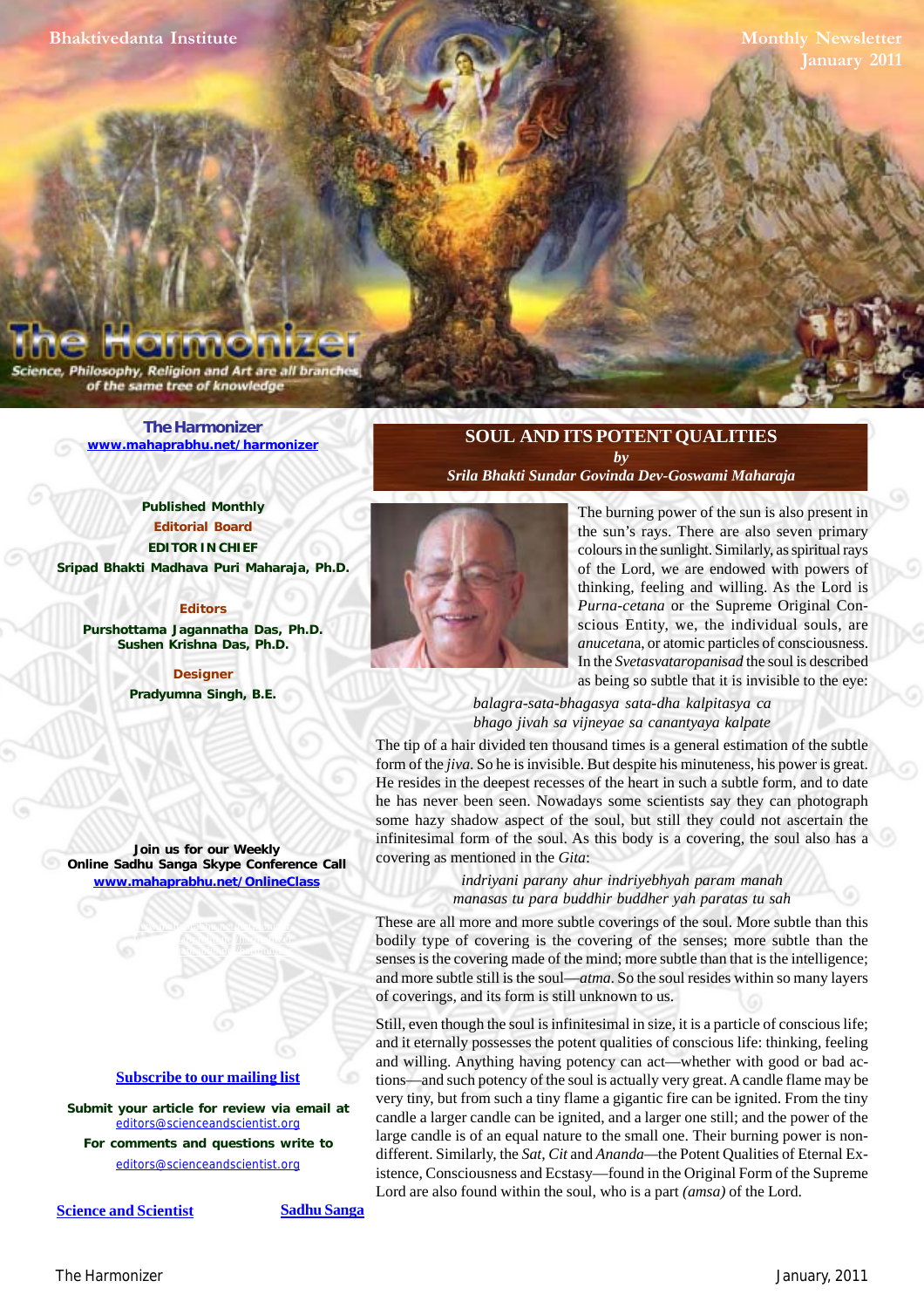#### **INADEQUACY OF GENOMICS TO UNRAVEL LIFE'S MYSTERY**

*by*

#### *[Srila Bhaktisvarupa Damodara Maharaja \(T. D. Singh, Ph.D.\)](http://mahaprabhu.net/sadhusanga/blog1.php/2009/10/01/affectionate-guardians)*



Cloning and genetic engineering have raised many serious ethical questions and fierce debates among scientists, politicians and the general public. With profound implications for our health, the environment, the future of agriculture and the relationship between human societies and the rest of nature, today's genetic technologies have aroused worldwide attention.

In recent years, scientists have observed that some genetic elements appear to jump around within a chromosome. There is sophisticated editing of genetic sequences, a wide range of hormonal effects, and numerous other phenomena that radically contradict simple, linear models of gene expression.<sup>1</sup> This is one reason why experiments in genetic engineering often yield wildly unpredictable results, such as the petunias whose color genes were doubled in the hope of producing brighter flowers, but instead yielded growing numbers of white flowers, or the pig engineered to produce a human growth hormone, which turned out so weak, arthritic and overweight that it could barely stand up.<sup>2</sup> Genetic engineers find it difficult to predict how a foreign strand of DNA from any organism will interact with the subtle genetic regulatory processes in a given cell.

A group of European scientists have even speculated that rapid spread of genetically engineered organisms in the environment may be one of the factors in the emergence of so many new, highly virulent disease pathogens in recent years, many of which are simultaneously resistant to several different antibiotics.<sup>3</sup> Indeed, we have seen that genetically engineered crops harm beneficial insects such as ladybugs, lacewings and monarch butterflies, cross-pollinate at higher rates than their non-engineered counterparts, and are more susceptible to the effects of environmental stresses. The consumption of these foods has been associated with unusual allergies, irritations of the digestive tract, the uncontrolled spread of antibiotic resistance, and possible distortions in the growth and development of vital organs. The profound ethical implication of genetic engineering and other new biotechnologies have proved impossible to ignore.

Nobel Laureate biologist Marshall Nirenberg, who made a significant contribution in describing the genetic code, cautioned us well in advance: "Man may be able to program his own cells with synthetic information long before he'll be able to access adequately the long-term consequences of such alterations, long before he'll be able to formulate goals and long before he can resolve the ethical and moral problems which will be raised. When man becomes capable of instructing his own cells, he must refrain from doing so until he has sufficient wisdom to use this knowledge for the benefit of mankind. I state this problem well in advance of the need to resolve it because decisions concerning the application of this knowledge must ultimately be made by society and only an informed society can make such decisions wisely."4

Nevertheless, research continued. After the study of individual genes, researchers proceeded to the next step: the study of complete genomes, soon referred to as genomics. Their aim was to determine the complete sequence of base pairs in all the DNA molecules of a particular organism. This sequence is the organism's genome ('ome' in Greek means 'all', 'every' or 'complete', thus genome means 'all genes' or *complete* genetic makeup of an organism).<sup>5</sup> The smallest known genome for a free-living organism (a bacterium) contains about 600,000 DNA base pairs, while the human and mouse genomes have about 3 billion DNA base pairs.



In 1990, the Human Genome Project formally began as an international effort to sequence the entire genome of humans.<sup>6</sup> In 1995, the genome of bacterium *Haemophilus influenzae* was produced and in

1998, the genome of first multicellular organism – 97 million base **Human Genome Project**

pairs of DNA sequence of the roundworm *Caenorhabditis eiegans* – was published.7 In Feb 2001, Celera Genomics, the commercial sequencer led by J. Craig Ventor, and the Human Genome Project consortium, the publicly funded group led by Francis S. Collins, announced their 'first drafts' of the human genome. The human genome project was completed in 2003.<sup>8</sup> Can we now answer, what life is?

But researchers are in their next task -annotating the genes, determining each gene's role and how it interacts with other genes. The most serious impact of genomics may well be on how we view ourselves and each other. It requires our constant vigilance, lest we may lose sight of who we are, why we are here, what we wish to become and what the purpose of our life is.

Determining the structures of all of the gene products in a cell doesn't explain the lively workings of the cell. In the last 50 years, we have filled in huge details about living systems and can even manipulate their bodily structures in many astonishing ways. But we still do not know what life is. Even with the human code in hand, life's mystery seems far, faraway.

The Human Genome Project, though extremely useful, is related to only the physical aspect of a human person. It is inadequate to describe the complete human person since a person is far more than a mere collection of molecules or genes, however sophistically organized. A person is much more than his genome.

#### **References:**

- 1. John Rennie, "DNA's New Twists," *Scientific American,* March 1993, pp.88-96.
- 2. Andrew Kimbrell, *The Human Body Shop: The Engineering and Marketing of Life,* San Francisco: Harper Collins, 1993, pp. 175-76.
- 3. Mae-Wan Ho, et. al., "Gene Technology and Gene Ecology of Infectious Diseases," *Microbial Ecology in Health and Disease,* Vol. 10, 1998, pp. 33-59.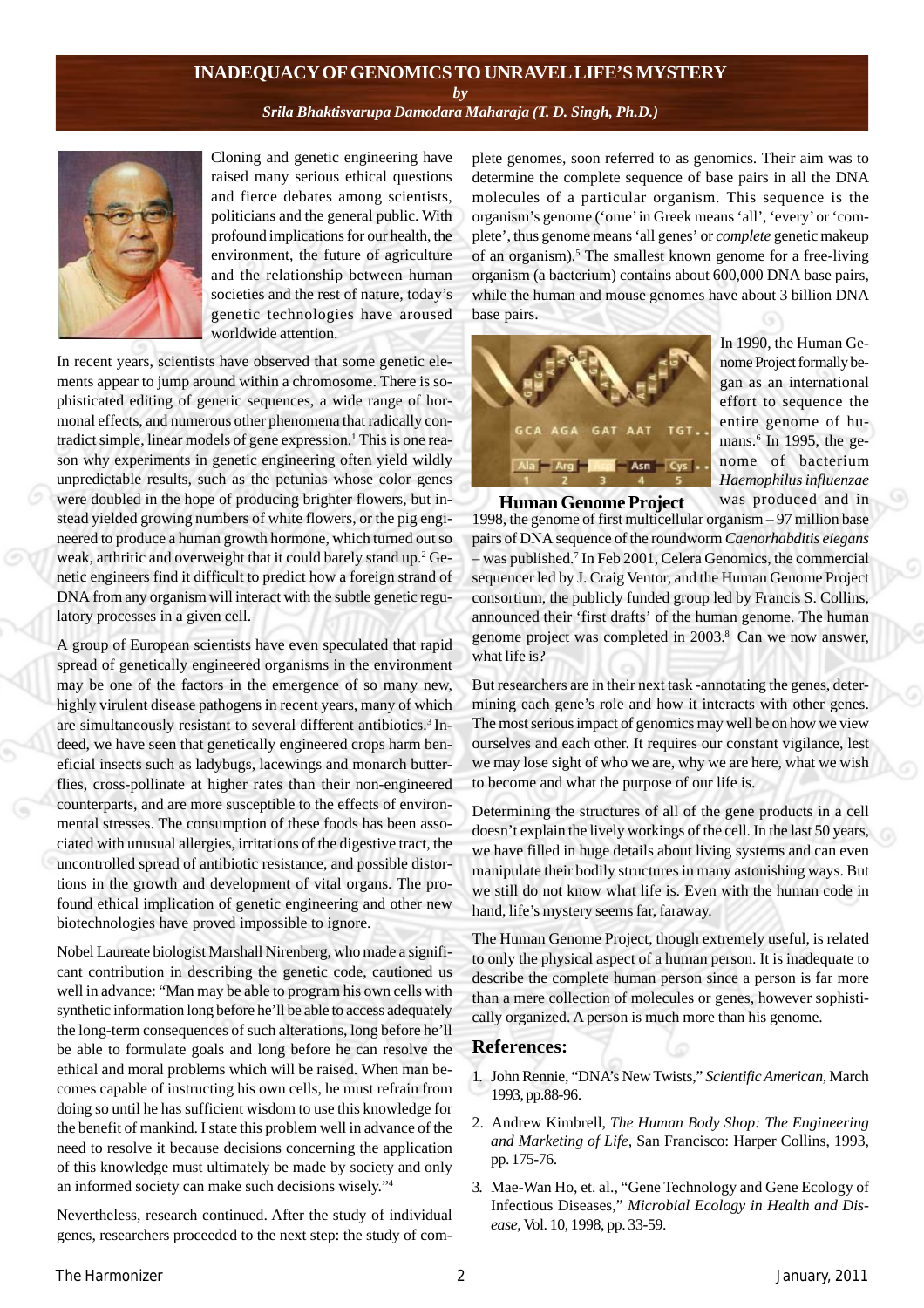- 4. Marshall Nirenberg, "Will Society be Prepared?" (editorial), *Science* 157 (1967): 633.
- 5. Human genome is contained in 23 pairs of chromosomes, which lie in the nucleus of every cell in the body. Each chromosome consists of a DNA double helix that is wrapped around spoollike proteins called histones. The DNA-histone complexes are then coiled and double-coiled to yield chromosomes. The ultimate aim of the Human Genome Project is to understand the proteins that are encoded by the DNA. When a gene is 'on,' the cell uses a process called transcription to copy the gene's DNA into a single-stranded molecule called messenger RNA (mRNA), which leaves the nucleus to associate with a series of large protein structures called ribosomes. The ribosomes then translate the mRNA into the chain of amino acids that make up the encoded protein. The new protein – here a receptor destined for the cell membrane – goes through several folding steps in a sequence that researchers are trying to understand.

Also note that the study of the global properties of genomes of related organisms is usually referred to as genomics, which distinguishes it from genetics which generally studies the properties of single genes or groups of genes.

- 6. Refer *Understanding the Genome,* compiled by George Olshevsky, New York, 2002; "The Human Genome", *Science,* 291:5507, Feb 16, 2001; *Science* -*Pathways of Discovery,* edited by Ivan Amato, New York, 2002, pp. 57-72; and www.orn1.gov/sci/techresources/Human\_Genome/home.shtml
- 7. R. D. Fleischmann et aI., "Whole-Genome Random Sequencing and Assembly of *Haemophilus influenzae* Rd," *Science* 1995, 269, 496-512; and "Genome Sequence of the Nematode C. *elegans:* A Platform for Investigating Biology," The C. *elegans* Sequencing Consortium, *Science* 282: 2012-2018 (1998).
- 8. Genomes data are publicly available and can be viewed at www.ncbi.nlm.nih.gov

### **THE CONCEPT — Part 3 (of 3)** *by*

## *[Sripad Bhakti Madhava Puri Maharaja, Ph.D](http://mahaprabhu.net/sadhusanga/blog1.php/2009/10/01/affectionate-guardians)***.**

#### **THE FALLACY OF THE "GIVEN"**

The empiricist assumes or presumes that the object is already a "given" thing — in other words, that the "whatness" or properties of the thing are inherent in the thing before consciousness comes on the scene, so it is assumed that the subject makes no real contribution to the thing. As we have shown, the actual situation denies the validity of this presumption of the "given", and



Let us, therefore, look more closely at the situation of how the empirical "given" comes about. By articulating this process we are able to bring what is unconsciously assumed to consciousness, i.e. to actual knowing and truth.

First we have the apprehension of an indeterminate object, or the mere being of an object. Next we have the determination of the object as having particular qualities or properties. This determination is made by the subject. Simultaneously, the determinations are posited by consciousness as existing in the object, the correspondence of the subjective and objective determinations being called truth or the actuality of the thing. Thus thinking (determination) is essentially related to the actuality of the thing.

By positing the determinations of the subject or consciousness as being in the object, and by forgetting that consciousness has done this, we come to conceive that the object's determinations as a thing come from the thing itself. This "forgetting" is the negation of the positing activity of consciousness, or, what is the same thing, consciousness posits the positing as not posited, in other words, as "given."

Here we thus uncover the root of the empirical "fallacy of the given." But more than this, we also reveal the objective and subjective aspects that constitute the actuality of things, leading us to inquire into the relationship of these two opposed aspects.

The object appears to be a passive element in our considerations thus far. This passive element may be identified with the "matter"

or that which is simply there to be formed by an active agent. Thus we have the object as passive matter (with the potential to be formed) and the subject as the active agent that gives form to matter. Matter and Form never really exist independently of one another, although Aristotle seems to conceive the highest Form as the *noesis noesios* (thinking of thinking) as being a state devoid of matter, i.e. as pure actuality. However, Hegel shows that the "matter" in the thinking of thinking, viz. the object of thinking, is itself thinking — i.e. the "content" of thinking is thinking. But before we can understand how Hegel reaches this conclusion we have to further inquire into the nature of the object. Further consideration will also lead us to understand that referring to the object as mere being is not meant to identify being and object. Being and object are two different categories, but this can be clarified only in a detailed study of Hegel's "Science of Logic." It is important to know this, but this distinction will not be significant for our present purposes.

#### **RELATION OF ENERGY (***ENERGIA***) TO WORK**

The object, or matter, cannot be static, however, but must be changeable — since it goes from a formless to a formed condition, or from one form to another. The subject acts and the object changes, thus both change, the only difference is that the subject changes freely and spontaneously by its own will, while the object changes only by the influence of the subject upon it. The formative activity of the subject upon the object changes the object. This formative activity (which we also encountered in the Master-Servant section of the Phenomenology) is the "work" that the subject does on the object to change or negate its presented form.



By denoting the activity of the subject upon the object by the term "work" we can easily understand why Aristotle calls subjectivity "*energia*." Even modern science defines energy as a measure of "the ability to do work." Thus there is a connection between energy or *energia* and work, so that we now see why this comes directly into the conception of the subject-object relationship, or the form-matter relationship that Aristotle developed.